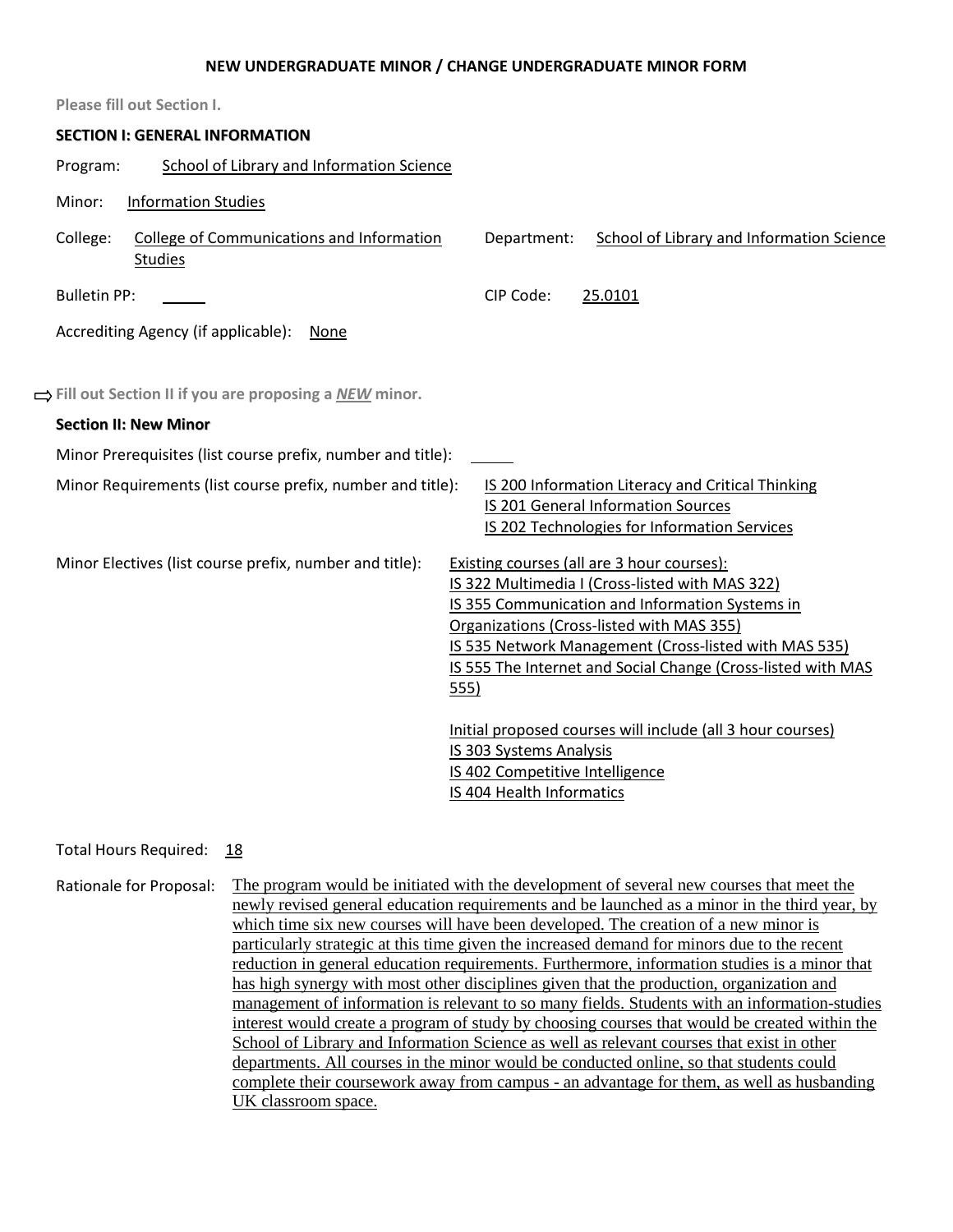# **NEW UNDERGRADUATE MINOR / CHANGE UNDERGRADUATE MINOR FORM**

 $\Rightarrow$  **Fill out Section III if you are** *CHANGING* **requirements for an existing minor.** 

| <b>Section III: Change in Minor Requirements</b> |         |                              |          |                 |     |
|--------------------------------------------------|---------|------------------------------|----------|-----------------|-----|
|                                                  | Current |                              | Proposed |                 |     |
|                                                  |         |                              |          |                 |     |
|                                                  |         |                              |          |                 |     |
|                                                  |         |                              |          |                 |     |
|                                                  |         |                              |          |                 |     |
|                                                  |         |                              |          |                 |     |
|                                                  |         |                              |          |                 |     |
| <b>Current Total Hours:</b>                      |         | <b>Proposed Total Hours:</b> |          |                 |     |
| Rationale for Proposal:                          |         |                              |          |                 |     |
| Will this program be printed in the Bulletin?    |         |                              |          | Yes $\boxtimes$ | No. |